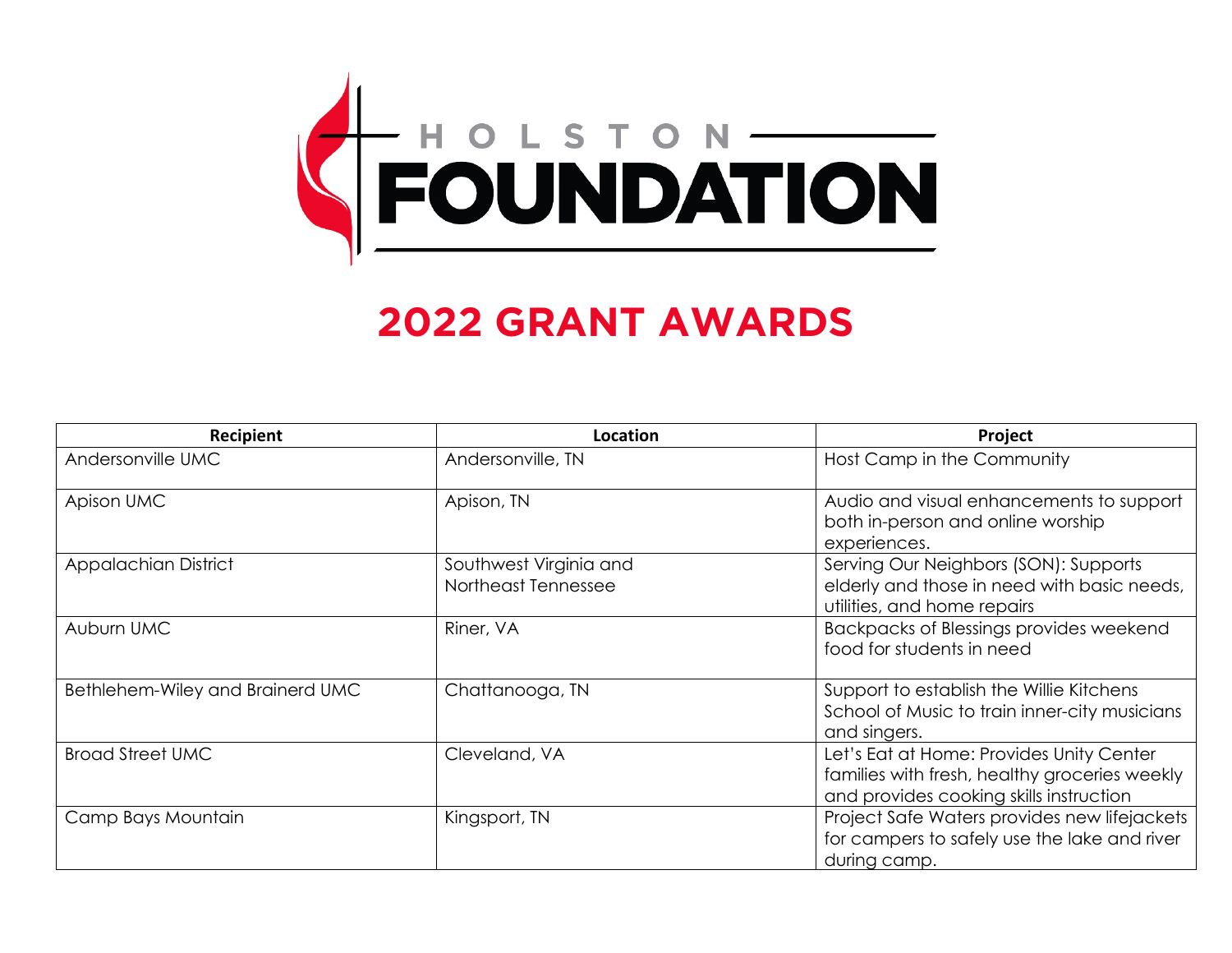| Camp in the Community                             | <b>Holston Conference</b> | Support for continuing education through<br>the Consortium for Social Enterprise<br>Effectiveness at the University of Tennessee                          |
|---------------------------------------------------|---------------------------|-----------------------------------------------------------------------------------------------------------------------------------------------------------|
| Colonial Heights UMC                              | Kingsport, TN             | Host Camp in the Community                                                                                                                                |
| Concord UMC                                       | Knoxville, TN             | Support for Senior Fitness Specialist and<br>program through CADES adult day care                                                                         |
| Damascus UMC                                      | Damascus, VA              | Smiles for Life supports vital dental care for<br>those who struggle with addiction                                                                       |
| <b>Emerald Youth Foundation</b>                   | Knoxville, TN             | JustLead Ministry provides urban students<br>after school discipleship programming and<br>academic support in 14 Knoxville<br>neighborhoods               |
| Emory UMC                                         | Emory, VA                 | No Roof, No Recovery supports partnership<br>with Samaritan's House Ministries that<br>provides housing and more for women<br>coming out of incarceration |
| Emory & Henry College<br>Office of Spiritual Life | Emory, VA                 | Summer church and community interns to<br>serve with Bishop Mission Initiative, Bristol<br>Cooperative Ministry, and Cokesbury UMC                        |
| <b>ETSU Wesley Foundation</b>                     | Johnson City, TN          | Ministry support that includes internships,<br>hospitality, meals, retreats, internships, and<br>more                                                     |
| <b>First UMC Bluefield</b>                        | <b>Bluefield, VA</b>      | Monthly free community breakfast that also<br>offers additional food support for those in<br>need                                                         |
| First UMC Bristol                                 | Bristol, TN               | Help for Hati children's shelter provides<br>support and necessities to children in need                                                                  |
| First UMC Farragut                                | Knoxville, TN             | Technology and sound improvements that<br>enhance both in-person and virtual worship<br>experiences                                                       |
| First UMC Johnson City                            | Johnson City, TN          | Support for older adult summer fellowship<br>opportunities and upgrades for youth areas<br>to support ministries                                          |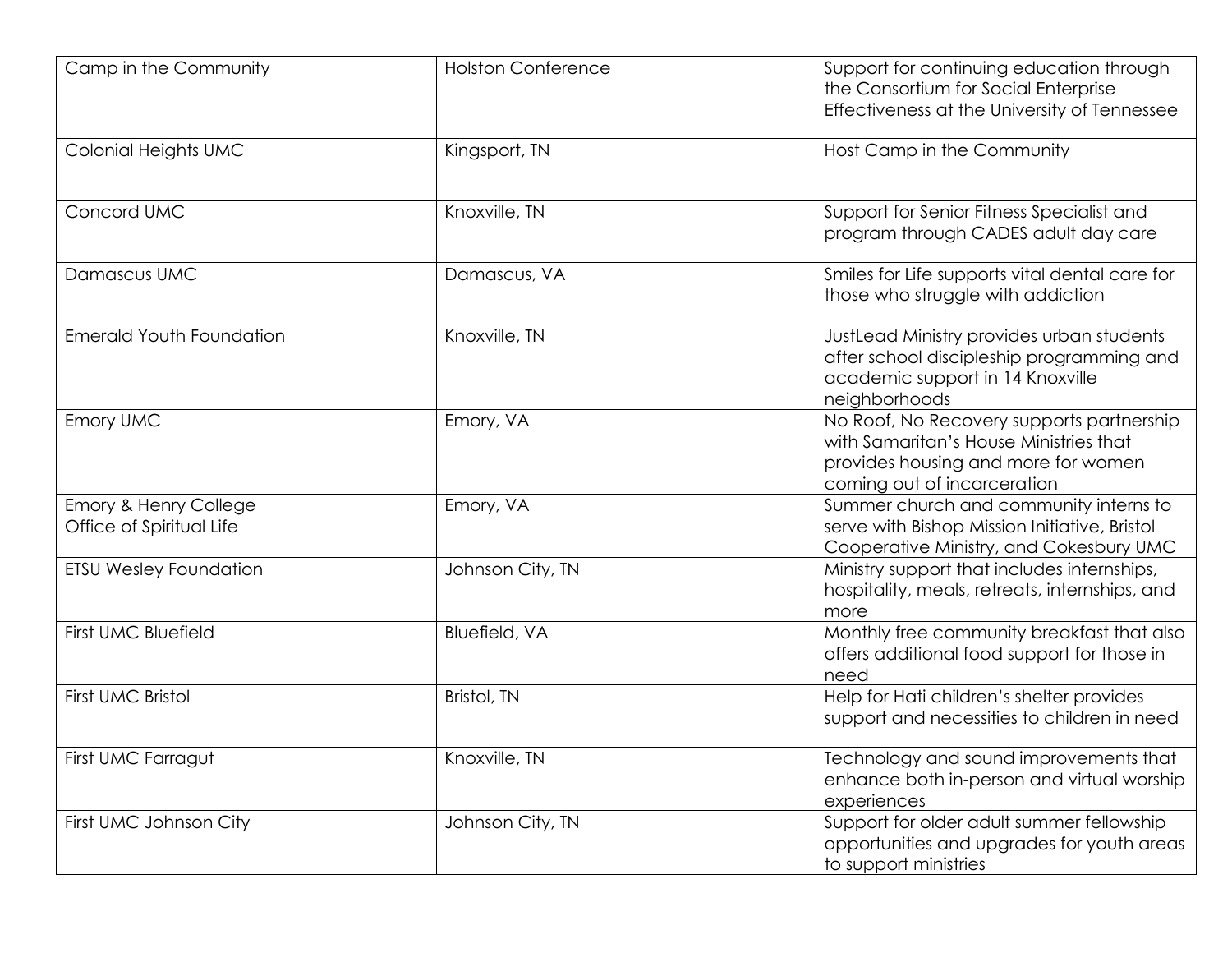| First UMC Oak Ridge           | Oak Ridge, TN             | Keystone Adult Day Program support for<br>scholarships for those who need caregiver |
|-------------------------------|---------------------------|-------------------------------------------------------------------------------------|
|                               |                           | relief and are financially challenged                                               |
| Fountain City UMC             | Knoxville, TN             | Celebrate Recovery children's ministry                                              |
|                               |                           | support and continuing education for the                                            |
|                               |                           | director of Celebrate Recovery                                                      |
| <b>Gate City UMC</b>          | Gate City, VA             | Monthly community lunch that serves those                                           |
|                               |                           | with food insecurities and creates                                                  |
|                               |                           | community among attendees                                                           |
| <b>Global Hope Partners</b>   | International             | Humanitarian Aid Ministries to help others                                          |
| (Formerly Hope for Today)     |                           | improve their circumstances and share the                                           |
|                               |                           | love of Christ                                                                      |
| <b>Green Meadow UMC</b>       | Aloca, TN                 | Assist older adults with navigating and<br>obtaining federal benefits through       |
|                               |                           | partnerships and host Camp in the                                                   |
|                               |                           | Community for youth                                                                 |
| Holston Nurture Ministry Team | <b>Holston Conference</b> | Amplify Media support that makes                                                    |
|                               |                           | Cokesbury resources available digitally to                                          |
|                               |                           | churches online and affordably                                                      |
| <b>Hunt Memorial UMC</b>      | Bristol, VA               | Proverbs 3:27 Mission supports a Homeless                                           |
|                               |                           | Day Center providing warming shelter,                                               |
|                               |                           | shower and laundry facilities, meals, and                                           |
|                               |                           | necessities                                                                         |
| Middlebrook Pike UMC          | Knoxville, TN             | Rise Against Hunger Meal packing event for                                          |
|                               |                           | all ages in the church and community                                                |
| Mount Pleasant UMC            | Greeneville, TN           | Seniors in Action ministry provides                                                 |
|                               |                           | fellowship, outings, and more and support                                           |
|                               |                           | for hybrid worship, training and fellowship                                         |
| Mountain T.O.P                | Tennessee                 | Home improvement and furnishing support                                             |
|                               |                           | for senior adults                                                                   |
|                               |                           |                                                                                     |
| Niota UMC                     | Niota, TN                 | Provide weekend food bags for children                                              |
|                               |                           | from Niota Elementary School                                                        |
| Norwood UMC                   | Knoxville, TN             | Free drive-thru meal ministry that involves a                                       |
|                               |                           | number of churches and volunteers to                                                |
|                               |                           | provide a bi-monthly weekend meal                                                   |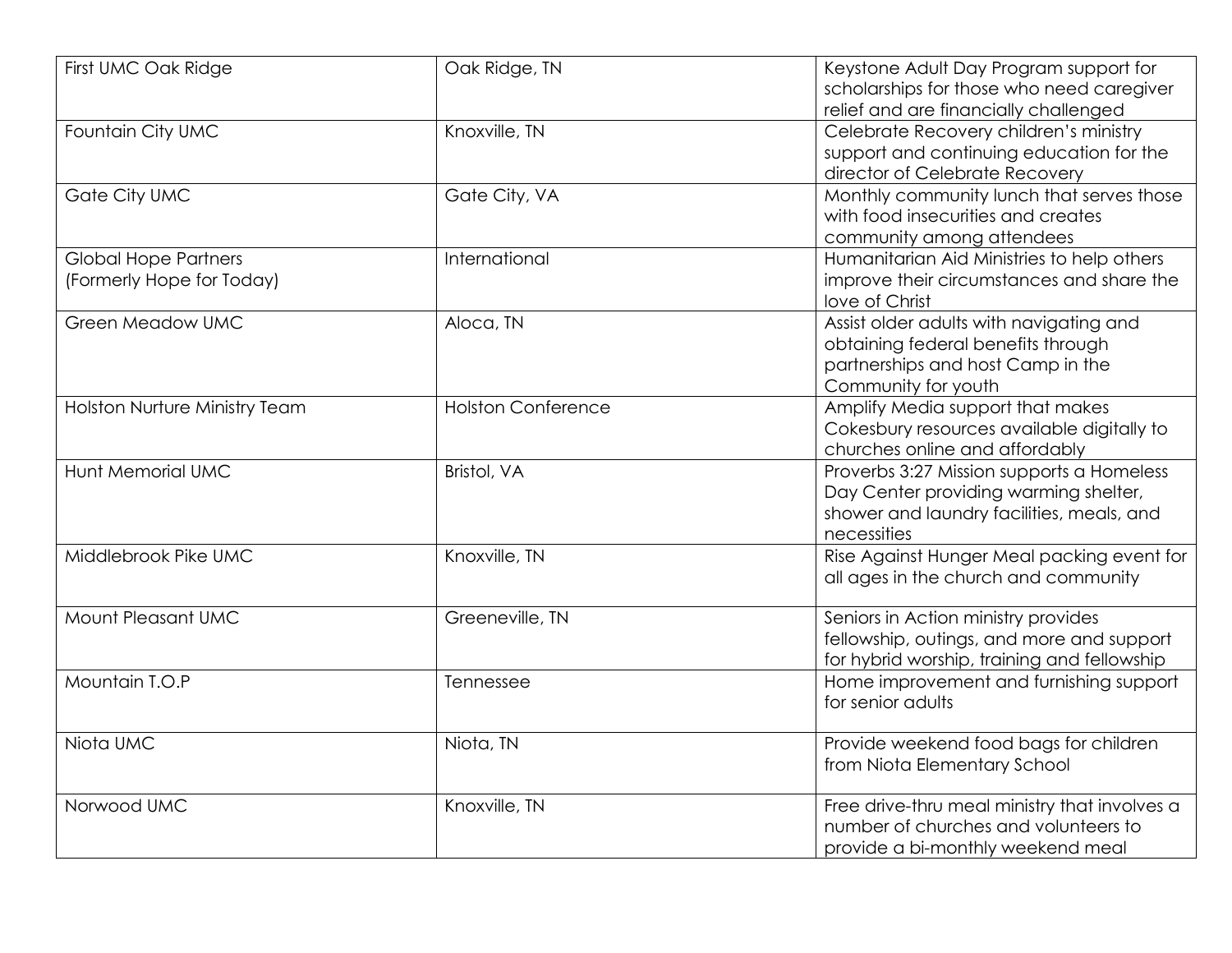| Luminary UMC                  | Ten Mile, TN         | Community food pantry open weekly to<br>serve those in need                                                                                                                       |
|-------------------------------|----------------------|-----------------------------------------------------------------------------------------------------------------------------------------------------------------------------------|
| Main Street UMC               | Tazewell, VA         | Senior Adventure Outings allows senior<br>adults to explore the outdoors and offers<br>fellowship throughout Southwest Virginia                                                   |
| Main Street UMC               | Tazewell, VA         | Support for the Refine Conference, which<br>will focus on "Navigating the Many Voices<br>of the Bible" with a Biblical scholar                                                    |
| Munsey Memorial UMC           | Johnson City, TN     | Provides a community vegetable patch,<br>and food and school supplies for students<br>at North Side School in need                                                                |
| Niota UMC                     | Niota, TN            | Niota Children and Youth Revitalization<br>program includes upgrades to the<br>children's area including meeting safety<br>requirements and support for outreach<br>opportunities |
| Noe's Chapel                  | Dandridge, TN        | Senior adult event including singing, food,<br>and fellowship                                                                                                                     |
| Norwood UMC                   | Knoxville, TN        | Free Takeout Meals from Norwood is a<br>weekend drive-thru meal created to feed<br>and connect with hungry and lonely<br>people with two monthly meals                            |
| Ooltewah UMC                  | Ooletwah, TN         | Carpentry skills and Bible study provided<br>during mission trips to Ecuador and locally<br>provide seating for Bethlehem Center                                                  |
| Paynes Chapel UMC             | Lookout Mountain, GA | Establishment of food pantry, Little Library,<br>and reflection area at the church                                                                                                |
| <b>Project Crossroads</b>     | Marion, VA           | Provide handicap ramps for elderly utilizing<br>senior community volunteers                                                                                                       |
| Pruitt Hill and Tate's Chapel | Greenville, TN       | Trains seniors on how to use technology to<br>more efficiently to participate in virtual<br>worship and church meetings                                                           |
| Second UMC                    | Knoxville, TN        | Provide weekly dinner for JustLead, an<br>inner-city ministry partnership with Emerald<br>Youth Foundation, during the school year                                                |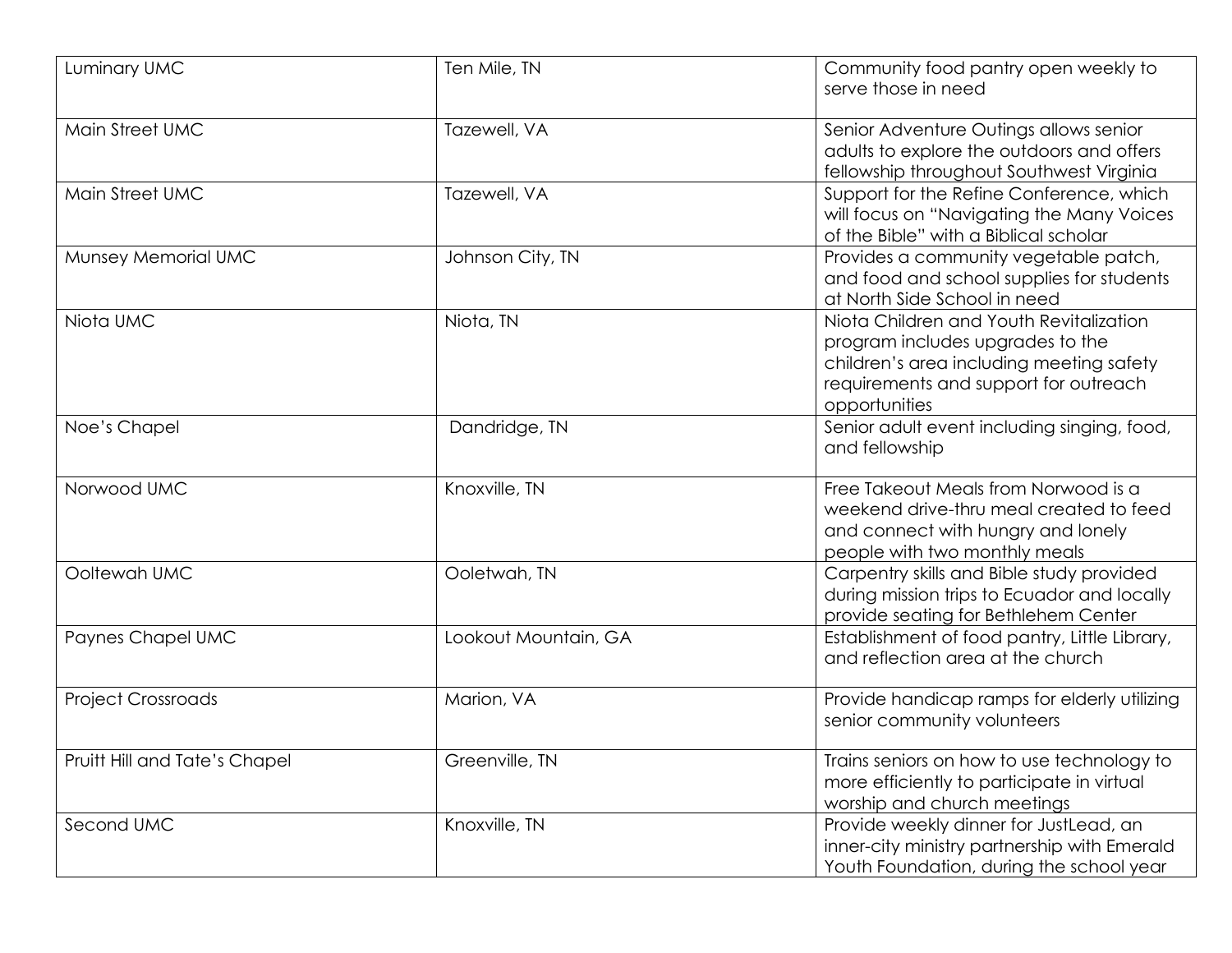|                               |                     | and breakfast to those enrolled in the<br>summer                                                                                                                                                                                                                                                                                                     |
|-------------------------------|---------------------|------------------------------------------------------------------------------------------------------------------------------------------------------------------------------------------------------------------------------------------------------------------------------------------------------------------------------------------------------|
| Seymour UMC                   | Seymour, TN         | Shared Suppers ministry feeds hundreds<br>weekly including the community, shut-ins,<br>and retirement village                                                                                                                                                                                                                                        |
| St. Marks UMC                 | Chattanooga, TN     | Support to prepare and enhance the<br>church to open the doors as an event<br>venue to the community and increase<br>engagement                                                                                                                                                                                                                      |
| St. Paul UMC                  | Piney Flats, TN     | Ministry supplementing the Johnson City<br>farmer's market supplement program that<br>provides healthy food in partnership with<br>the SNAP program                                                                                                                                                                                                  |
| Tennessee Wesleyan University | Athens, TN          | Leadership Academy Scholarships:<br>Engaging Young Adults in Rural<br>Communities is a training program<br>partnering the TWU Department of Spiritual<br>Life and Trinity UMC to craft emerging<br>leaders to serve the church. Students will<br>serve small congregations while developing<br>a deep appreciation for the small church<br>community |
| <b>Three Rivers District</b>  | Northeast Tennessee | Traveling Library increases literacy and<br>provides children with books. Volunteers<br>commit to supporting the ministry and<br>reading with children                                                                                                                                                                                               |
| <b>Trenton UMC</b>            | Trenton, GA         | Care Closet supports students in each<br>county school by providing basic hygiene<br>and clothing needs to meet direct needs<br>discretely. Trenton UMC hosts a summer fine<br>arts camp for students in need                                                                                                                                        |
| <b>Trinity UMC</b>            | Big Stone Gap, VA   | Weekly backpack and holiday food<br>ministry for over 125 students at Union<br>Primary Schools and church multimedia<br>improvements                                                                                                                                                                                                                 |
| Trinity UMC                   | Lenoir City, TN     | Provides mattresses and sheets to children<br>in need so they have a bed of their own                                                                                                                                                                                                                                                                |